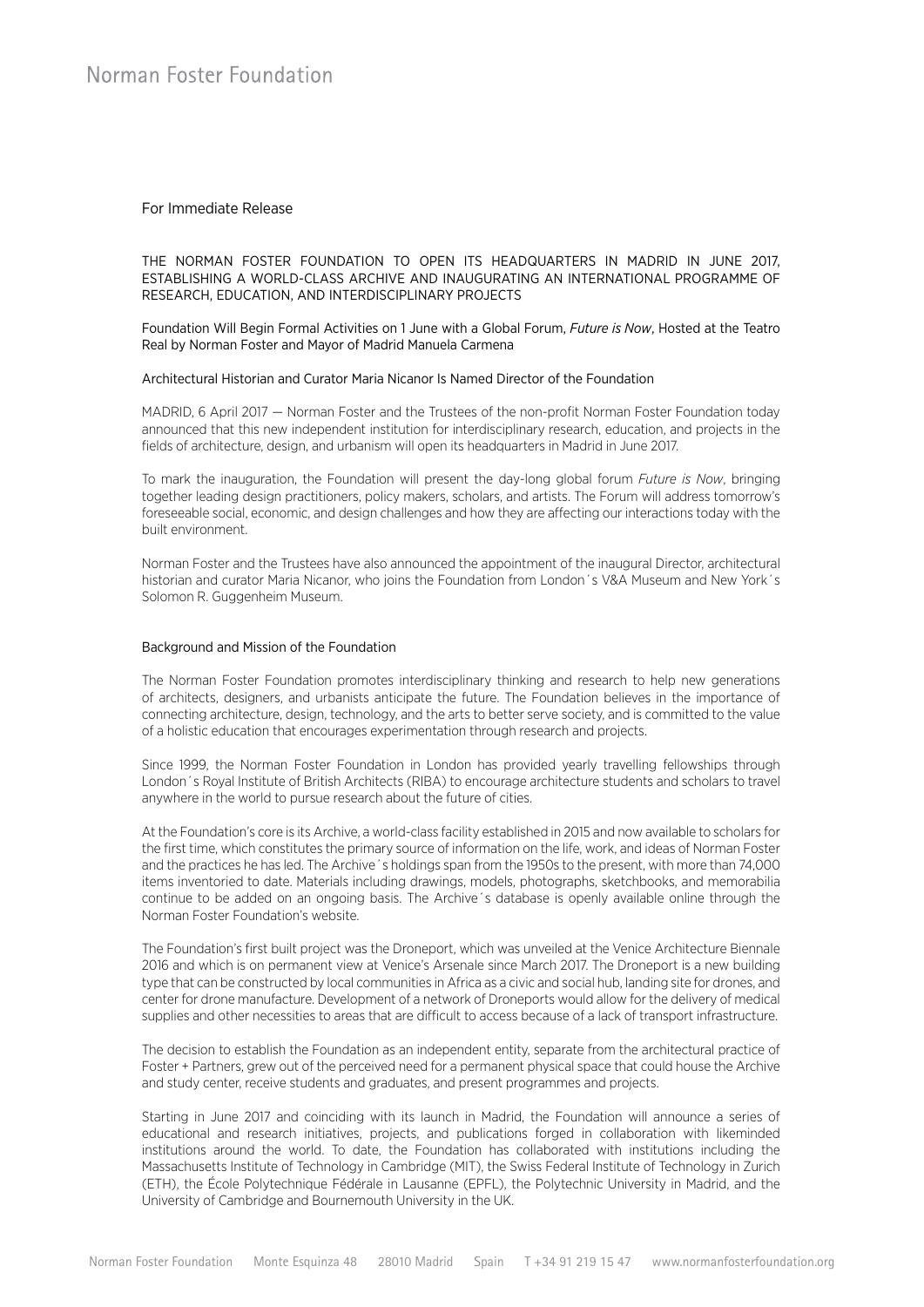Norman Foster stated, "The birth of the Foundation grows out of the aspiration to help new generations to be better prepared to anticipate the future, especially in times of profound global uncertainty, and in particular to assist those professionals who are concerned with the built environment. Behind all this is our belief in the value of architecture, infrastructure, and urbanism to make a difference for the collective good. This may have a utopian ring to it; but the reality is that everything that surrounds us is the result of a conscious act of design. The quality of design determines the quality of our lives."

The Foundation's governance body includes renowned figures in the fields of architecture, design, and innovation. Find the complete list below.

#### *Future is Now*

The inaugural forum of the Norman Foster Foundation, *Future is Now*, will be held in three sessions dedicated to cities, technology and design, and infrastructure. Each session will feature a keynote address, an interview, and a moderated panel discussion in English and will be live streamed at www.normanfosterfoundation.org.

The first session, "Cities," will have a keynote by Norman Foster. An interview with Michael Bloomberg, philanthropist, entrepreneur and three-term Mayor of New York, will be conducted by Francine Lacqua, Editorat-Large at Bloomberg. The panel discussion will feature Michael Bloomberg; architect and artist Maya Lin; Richard Burdett, Professor of Urban Studies at the London School of Economics; and Norman Foster.

The second session, "Technology and Design," will have a keynote by Matthias Kohler, Professor of Architecture and Digital Fabrication at the Swiss Federal Institute of Technology. An interview of Jonathan Ive, Chief Design Officer of Apple, will be conducted by Gillian Tett, US Managing Editor of the *Financial Times.* The panel discussion will feature Niall Ferguson, Senior Fellow at the Hoover Institution; Nicholas Negroponte, Co-Founder of the MIT Media Lab; designer Marc Newson, Professor of Design at Sydney College of the Arts; architect and designer Neri Oxman, founder and Director of the Mediated Matter Group at MIT Media Lab; and designer and architect Patricia Urquiola, founder of Studio Urquiola.

The third session, "Infrastructure," will have a keynote address by Alejandro Aravena, Executive Director of Elemental. An interview of Henk Ovink, Special Envoy for International Water Affairs for the Kingdom of the Netherlands, will be conducted by Christiane Amanpour, Chief International Correspondent for CNN. The panel discussion will feature Luis Fernández-Galiano, Professor at ETSAM and Director of *AV/Arquitectura Viva*; Jonathan Ledgard, Director of Rossums Group, founder of Redline and former Director for Afrotech of the École Polytechnique Fédérale de Lausanne; Mariana Mazzucato, Director of the University College London Institute for Innovation and Public Purpose; Henk Ovink; and Janette Sadik-Khan, Principal for Transportation at Bloomberg Associates.

Following the third session, the forum will present a public conversation between artists Olafur Eliasson and Cornelia Parker, before ending with concluding remarks by Norman Foster.

#### The Foundation Headquarters

The Foundation will work globally from a former residential palace on Madrid's Calle Monte Esquinza, which houses its Archive, Library, and study spaces. The Norman Foster studio within the Foundation has designed and realized the Pavilion, a new one-story structure in the Foundation´s courtyard. Contrasting with the historical building, the Pavilion uses a laminated glass wall structure to support a glass fiber roof to create a floating structure with no visible means of support.

Artist Cristina Iglesias has designed a canopy to cover part of the entrance courtyard, which also provides shade for the façade. The Pavilion will be used for the Foundation's programmes and events and will also house a collection of objects and visual material that has inspired Norman Foster throughout his career.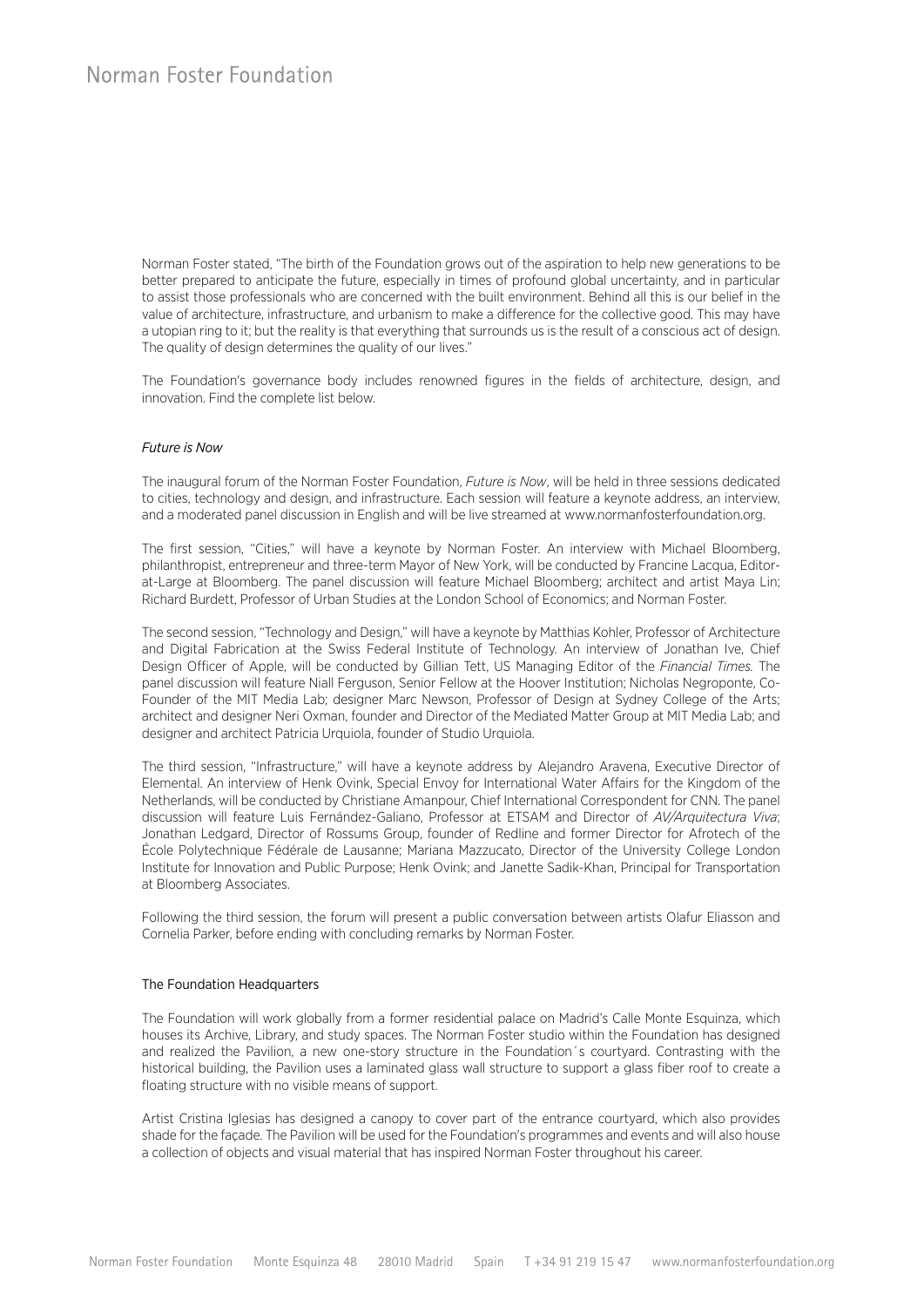# Norman Foster Foundation

# Norman Foster Foundation Monte Esquinza, 48 28010 Madrid, Spain

Visit www.normanfosterfoundation.org for more information.

### PRESS INQUIRIES

### Santiago Riveiro **Lillian Goldenthal**

# Communications, Norman Foster Foundation Polskin Arts & Communications Counselors srp@normanfosterfoundation.org lillian.goldenthal@finnpartners.com +34 91 219 15 47 +1 212 593 6355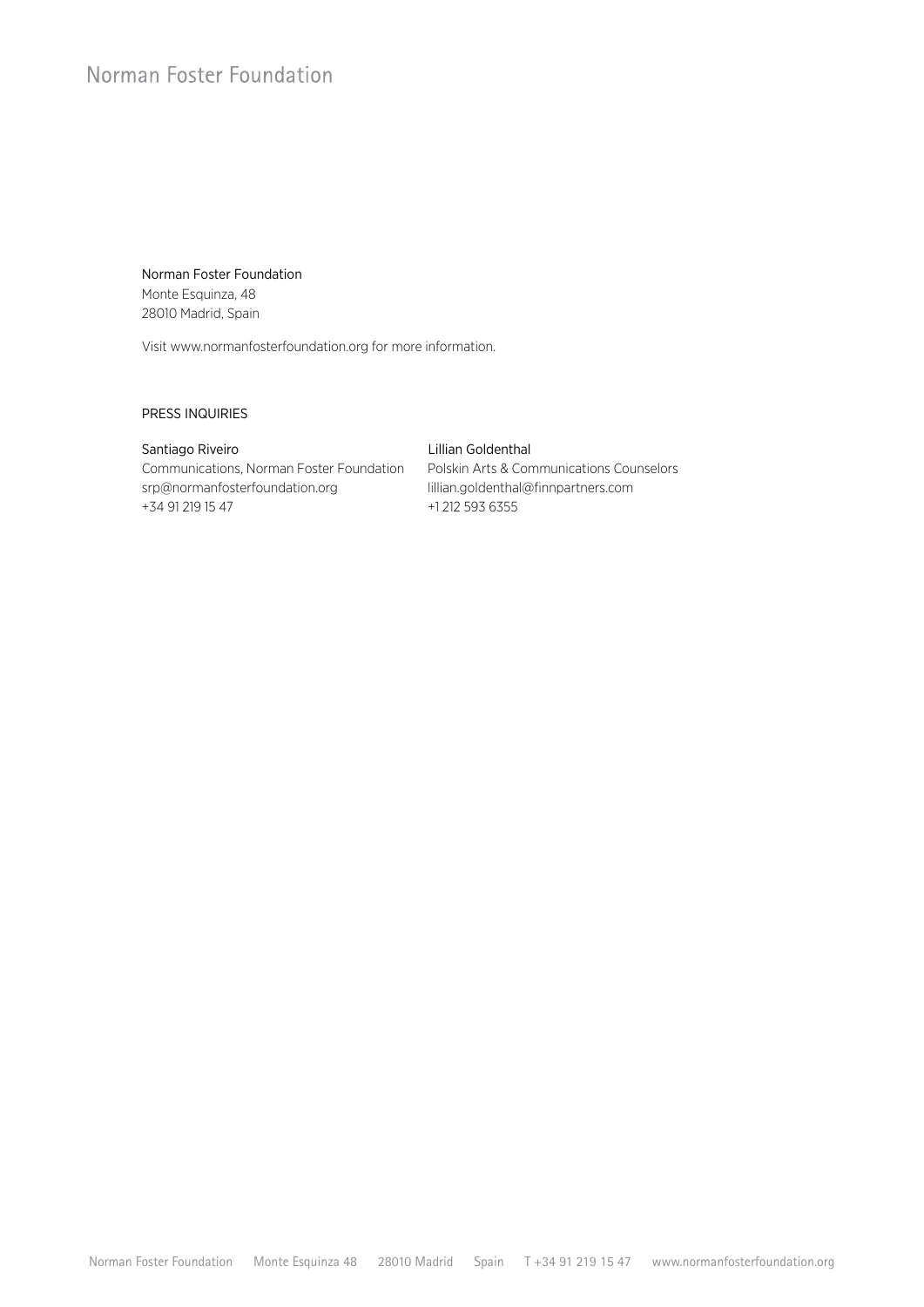## Board of Trustees

#### Lord Foster President, Norman Foster Foundation

After graduating from Manchester University School of Architecture and City Planning in 1961 Norman Foster won a Henry Fellowship to Yale University, where he was a fellow of Jonathan Edwards College and gained a Master's Degree in Architecture. In 1967 he established Foster Associates, which has since evolved as Foster + Partners, where he continues as Executive Chairman. He became the 21st Pritzker Architecture Prize Laureate in 1999 and was awarded the Praemium Imperiale Award for Architecture in Tokyo in 2002. In 2009, he became the 29th laureate of the prestigious Prince of Asturias Award for the Arts and was awarded the Knight Commander's Cross of the Order of Merit of the Federal Republic of Germany. In 1997 he was appointed by the Queen of the United Kingdom to the Order of Merit and in 1999 was honoured with a peerage, taking the title of Lord Foster of Thames Bank.

#### Prof. Dr. Luis Fernández-Galiano Vice President, Norman Foster Foundation Professor at ETSAM, Director of AV/Arquitectura Viva

Luis Fernández-Galiano is an architect, chair professor at Madrid's School of Architecture, ETSAM, and editor of the journals *AV/Arquitectura Viva*. Member of the Royal Academy of Fine Arts, he is an International Fellow of the RIBA, and has been Cullinan Professor at Rice, Franke Fellow at Yale, a visiting scholar at the Getty Center, and a visiting critic at Princeton, Harvard, and the Berlage Institute. President of the jury at the Venice Biennale and of the Aga Khan Award, he has also been a juror in the competitions for the National Library of Mexico, the National Art Museum of China, the National Library of Israel, and the Noble Qur'an Oasis in Madinah. Among his books are *Fire and Memory*, *Spain Builds*, and *Atlas: Architectures of the 21st Century.* 

#### Prof. Richard Burdett

#### Professor of Urban Studies, London School of Economics

Ricky Burdett is Professor of Urban Studies and Director of LSE Cities and the Urban Age Programme. He curated the *Conflicts of an Urban Age* exhibition at the 2016 International Architecture Biennale in Venice. In 2014, he was a Visiting Professor in Urban Planning and Design at the Graduate School of Design, Harvard University and Global Distinguished Professor at New York University from 2010 to 2014.

He is involved in regeneration projects across Europe and the USA, was Chief Adviser on Architecture and Urbanism for the London 2012 Olympics and architectural adviser to the Mayor of London from 2001 to 2006. He was Director of the Venice Architecture Biennale in 2006 and curator of the *Global Cities* exhibition at Tate Modern in 2007. He was also a member of the Urban Task Force which produced a major report for the UK government on the future of English cities.

#### Prof. Dr Elena Ochoa Foster Founder & CEO, Ivorypress

Elena Ochoa Foster is a publisher and curator. She founded Ivorypress in 1996. As a patron, she supports a variety of museums and foundations and collaborates with several international schools of contemporary art and photography. She is the Chair of the Council of the Serpentine Galleries in London, and serves as Correspondent Academician in Switzerland for the Real Academia de Bellas Artes de San Fernando in Madrid.

Elena Ochoa Foster was a tenured Professor at the Universidad Complutense of Madrid for almost two decades. She was a Fulbright Scholar and researcher in several universities in the United States and Europe.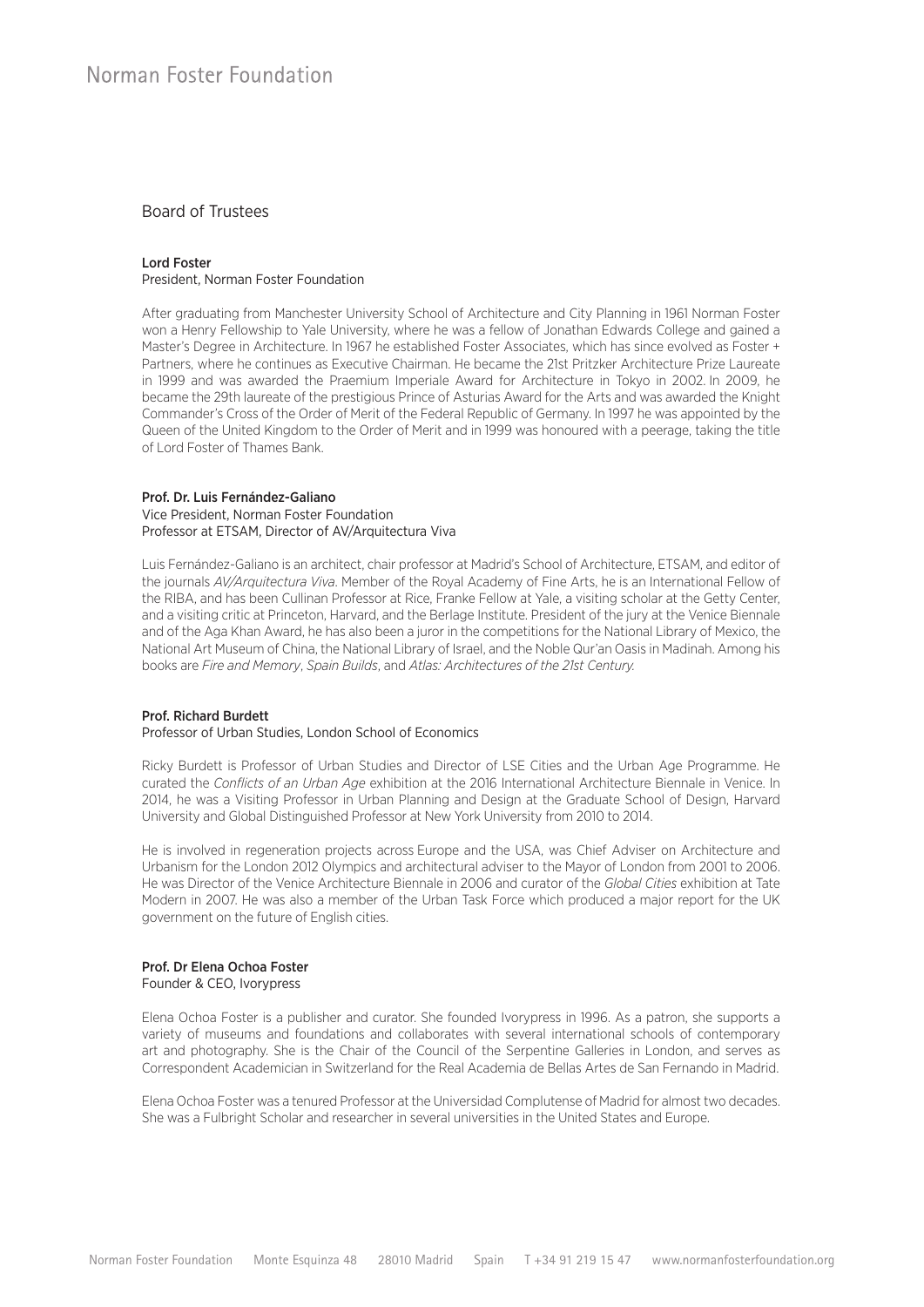# Honorary Trustees

#### Mr. Diego del Alcázar

Founder, Instituto de Empresa Business School, Madrid, Spain

Diego del Alcázar y Silvela, Marquis de la Romana, founded IE Business School in 1973. He currently serves as President of the institution ranked among the best worldwide. He has been Chairman of Vocento, the biggest media group in Spain, and serves on the board of Técnicas Reunidas and other companies in communication, consumer goods and other sectors. A keen supporter of the arts, he is a member of the Amigos del Museo del Prado Foundation and Arco Foundation, among others. As founder and acting President of IE, he is committed to promoting change, innovation, entrepreneurship, and diversity in business.

#### Prof. Deborah Berke

#### Dean, Yale School of Architecture, New Haven, CT, USA

Deborah Berke, FAIA, LEED AP is an architect, educator, and the founder of New York-based Deborah Berke Partners. Deborah is the Dean of the Yale School of Architecture, the first woman to hold the position. She has been a Professor at Yale since 1987. She was a founder of DesignNYC, a founding trustee of the Design Trust for Public Space, a trustee of the National Building Museum, chair of the board of advisers of the Buell Center for the Study of American Architecture at Columbia University, trustee of the Brearley School, and vice president of the AIA New York Chapter.

#### Mr. Michael Bloomberg

#### Founder, Bloomberg LP & Bloomberg Philanthropies; 108th Mayor, New York City, NY, USA

Michael R. Bloomberg founded a start-up in 1981 focused on financial data and after turning it into a global media company, he was elected mayor of New York City for three terms (2002–2013). Since leaving City Hall, he has resumed leadership of Bloomberg. A lifelong philanthropist, his foundation, Bloomberg Philanthropies, focuses on five main areas: public health, education, the environment, the arts, and government innovation. He also leads a number of coalitions on urgent issues, including climate change, illegal guns, immigration reform, and infrastructure investment. Bloomberg graduated from Johns Hopkins University and Harvard Business School.

#### Mr. Alfonso Cortina Entrepreneur, Madrid, Spain

Alfonso Cortina graduated in Advanced Industrial Engineering and Economics. He was Professor in Physics of the Escuela Superior Técnica de Ingenieros Industriales (ETSII). From 1972 until 1996, he was CEO of Bancaya Inmobiliaria, CEO of Hispano Hipotecario and Chairman and CEO of Portland Valderribas and Cementos Portland. He was Chairman and CEO of Repsol (1999-2004), Chairman and CEO of YPF (1996-2004), and Chairman of Inmobiliaria Colonial (2004-2007). He has been member of the Board of Directors of BBVA, Banco Central, Banco Zaragozano, FCC, Ferrovial, Institut Français du Pétrole (IFP), Recoletos Grupo de Comunicación, Mutua Madrileña, and of the IAB of Allianz. He was also Chairman of the Spanish Group of the Trilateral Commission. He is currently Vice Chairman of Rothschild Europe and Senior Advisor of TPG (2007-ongoing).

#### Mr. Eugenio Galdón President, Multitel, Madrid, Spain

Eugenio Galdón is a pioneer of broadband communication as the founder of ONO, Spain's leading multichannel communications network. Today Chairman of Grupo Multitel, the tech and infrastructure development and investment specialist, his group is the strategic partner of Red Compartida, Mexico's national wholesale network. Eugenio chairs its executive committee. He was formerly Advisor to Prime Minister Adolfo Suárez and Chief of Staff of Prime Minister Leopoldo Calvo-Sotelo. He has also been instrumental in shaping the Spanish media sector. Classical music and sailing have been great loves since childhood.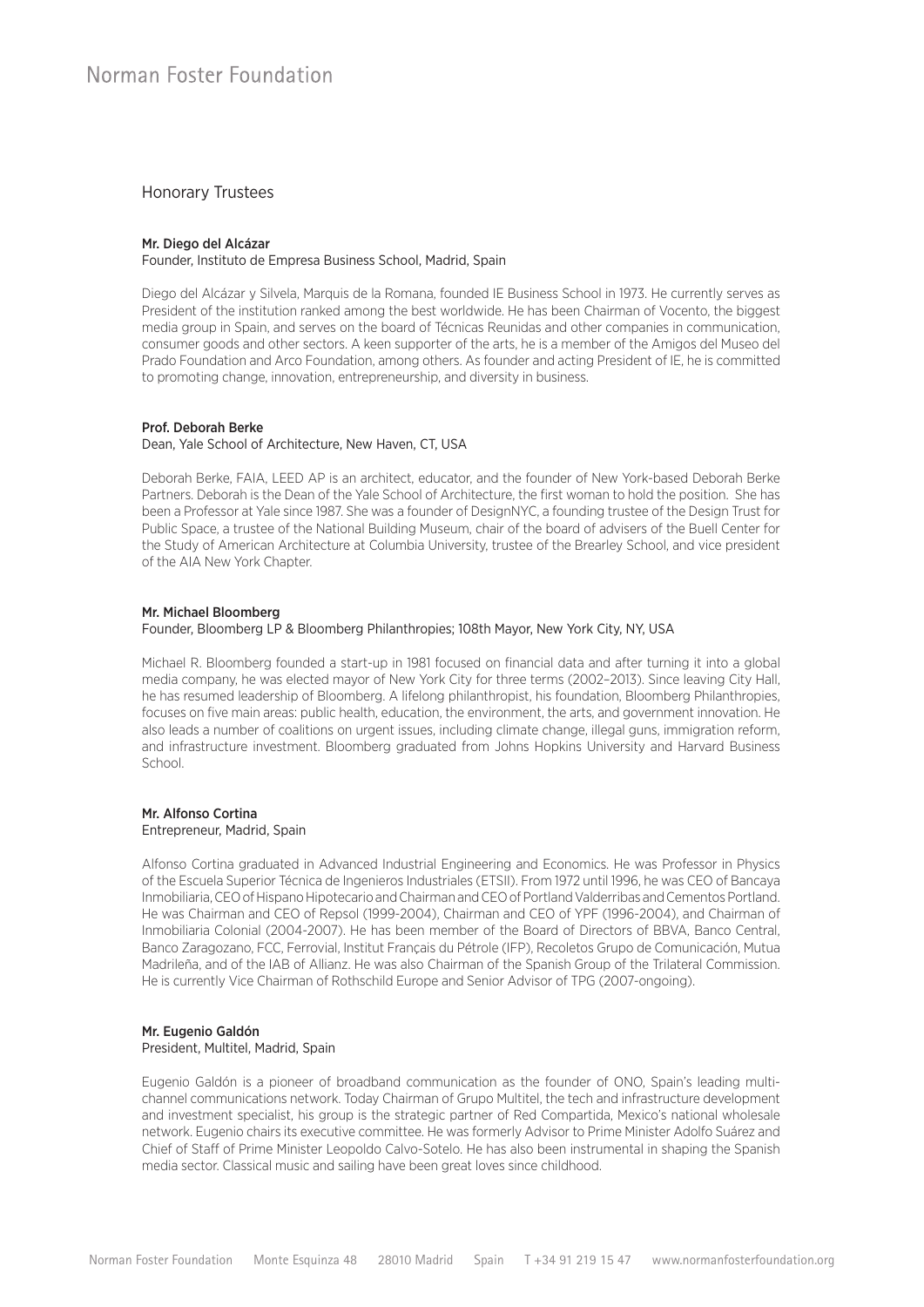### Sir Jonathan Ive

Chief Design Officer, Apple, San Francisco, CA, USA

Jonathan Ive is responsible for design at Apple, including the look and feel of Apple's hardware, user interface, packaging, major architectural projects such as Apple Campus 2 and Apple's retail stores. He earned a Bachelor of Arts degree at Newcastle Polytechnic, holds honorary doctorates from, among others, Cambridge and Oxford Universities and the Royal College of Art. Sir Jonathan also holds over 5,000 design patents and has led Apple's design team since 1996.

#### Mr. Carlos Loring Martínez de Irujo Lawyer, Madrid, Spain

Carlos Loring holds a Law degree from the University of Madrid. In 1971 he joined the law firm J&A Garrigues making partner in 1977. He is a well-known specialist in corporate governance and was nominated by The International Who's Who of Business Lawyers as one of the most preeminent lawyers in his field. From 1984 to 1992 he was a member of the Board of the Madrid Bar Association. In 2004, he was appointed Independent Member of the Board of Directors of Banco Bilbao Vizcaya Argentaria. He is currently a member of the Risk Committee and the Permanent Delegate Committee.

#### Marquis Gregorio Marañón y Bertrán de Lis

#### Academic, Royal Academy of Fine Arts of San Fernando, Madrid, Spain

The Marquis of Marañón was born in Madrid, 1942. He serves as President of the Teatro Real, Honorary President of the Real Fundación de Toledo, Vice President of the Fundación Ortega-Marañón, and Trustee of the Biblioteca Nacional, Real Fábrica de Tapices and Museo del Ejército. He is a Member of the Real Academia de Bellas Artes de San Fernando, Honorary Member of the Real Academia de Bellas Artes y Ciencias Históricas de Toledo, and of the Académie Européenne des Sciences, des Arts et des Lettres. He has been awarded the Gran Cruz de Alfonso X el Sabio, Medalla de Oro a las Bellas Artes, Commandeur de la Légion d'honneur française and Commendatore de la Ordine della Stella d'Italia.

#### Mr. Gilbert C. Maurer Director & Former COO, Hearst, New York, NY, USA

Gilbert C. Maurer sits on the Board of Directors at Hearst, one of the world's largest media companies. Maurer headed the directors' committee that selected Norman Foster to design Hearst Tower, and began Hearst's corporate art collection. In 2016, Maurer brought two exhibits to Hearst Tower, *The Art of Now* and *Building With History: The Exhibit.* He serves as a trustee emeritus of the Whitney Museum of American Art. He is also a trustee and Director of the Norton Museum of Art, a member of the Dean's Council at the Yale School of Architecture and serves in leadership capacities at a number of additional organizations.

#### Prof. Mohsen Mostafavi

#### Dean, Graduate School of Design, Harvard University, Cambridge, MA, USA

Mohsen Mostafavi is Dean and the Alexander and Victoria Wiley Professor of Design at the Harvard Graduate School of Design. His work focuses on modes and processes of urbanisation and on the interface between technology and aesthetics. Mostafavi is the author and co-author of many books, including *Architecture is Life* and *On Weathering: The Life of Buildings in Time*. His recent publications include *Ecological Urbanism*  (co-edited 2010 with five translations published or pending); *In the Life of Cities* (2012); *Nicholas Hawksmoor: The London Churches* (2015); and the forthcoming *Ethics of the Urban: The City and the Spaces of the Political.*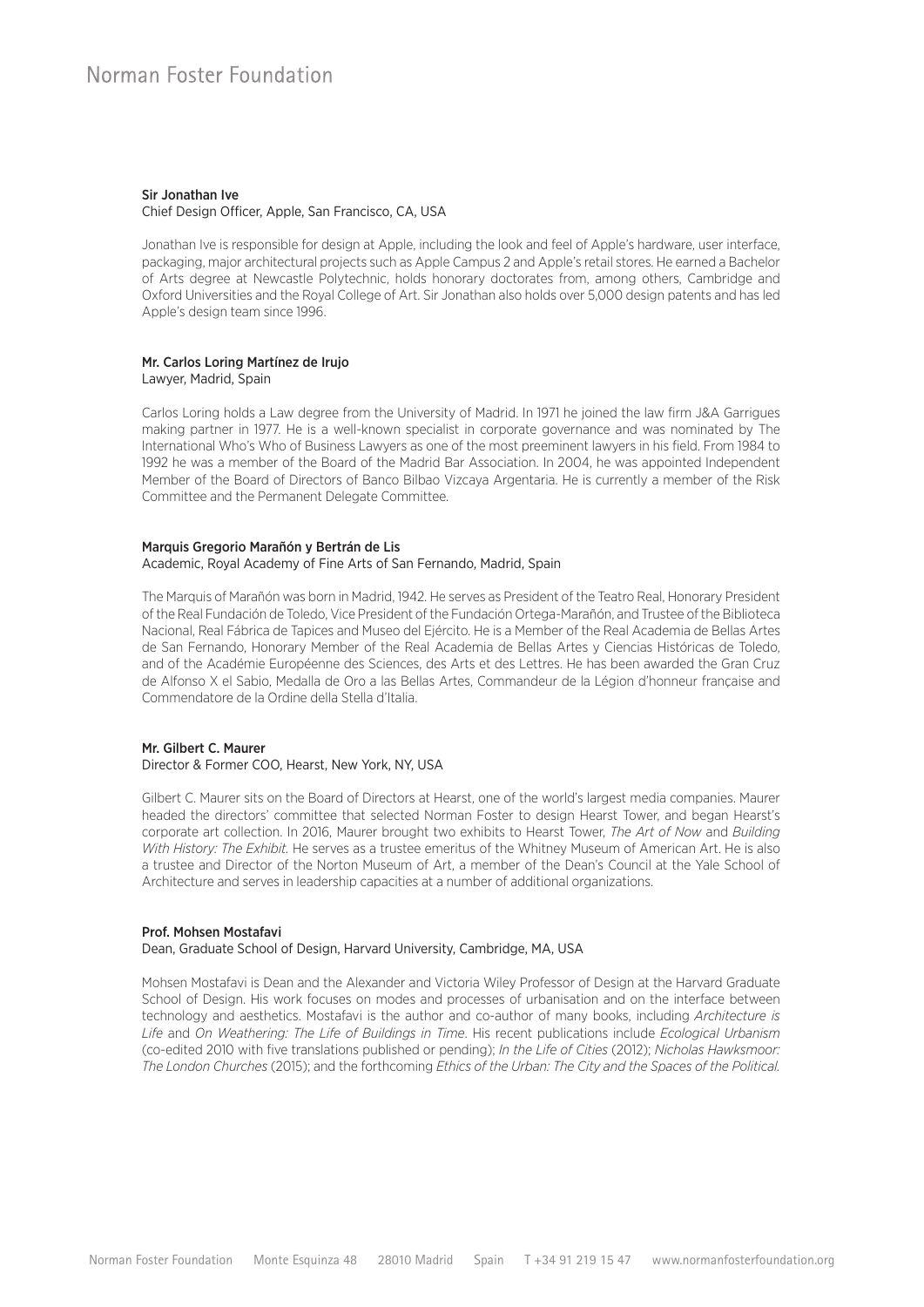#### Prof. Neri Oxman Architect, Founder of MIT Material Ecology Design Lab, Cambridge, MA, USA

Neri Oxman is an architect, designer, inventor and professor based at MIT, who coined the term 'material ecology'. Her work appears in permanent collections such as MoMA, SFMOMA, Centre Georges Pompidou, MFA, The Smithsonian Institute, MAK, FRAC and the Museum of Science. Amongst her awards are the Emerging Voices Award from the Architectural League of New York (2015), the Vilcek Prize in Design (2014), the BSA Women in Design Award (2014), Carnegie's Pride of America (2014), a Graham Foundation award (2008) and the Earth Award (2009). Oxman's work has been recognised by the World Economic Forum and the White House.

#### Prof. Kenneth Rogoff

#### Public Policy and Economics Professor, Harvard University, Cambridge, MA, USA

Kenneth Rogoff is Thomas D. Cabot Professor at Harvard, and a former Chief Economist at the IMF. His 2009 book with Carmen Reinhart, *This Time is Different* is considered perhaps the most important research book on financial crises. His treatise *Foundations of International Macroeconomics* (with Maurice Obstfeld) is the standard graduate text worldwide. Rogoff is a member of the National Academy of Sciences, the American Academy of Arts and Sciences, and the Group of Thirty, and ranks in the top ten among all economists by scholarly citations. He is an international grandmaster of chess.

#### Dr. Elizabeth A. Sackler

#### President, Arthur M. Sackler Foundation, New York, NY, USA

Elizabeth A. Sackler, Ph.D., is a public historian and arts activist, president of the Arthur M. Sackler Foundation; founder of the American Indian Ritual Object Repatriation Foundation; a trustee of the Brooklyn Museum; and a founder of the Elizabeth A. Sackler Center for Feminist Art at the Brooklyn Museum. The Elizabeth A. Sackler Papers are held by the Sophia Smith Collection, Smith College.

#### Mr. Deyan Sudjic Director, London Design Museum, London, UK

Deyan Sudjic (OBE)'s career has spanned journalism, teaching and writing. He was director of Glasgow UK City of Architecture 1999 and in 2002 he was Director of the Venice Architecture Biennale. He was editor of Domus from 2000 to 2004, and was founding editor of Blueprint from 1983 to 1996. Deyan has published many books on design and architecture, including *The Edifice Complex* (2006), *The Language of Things* (2008), *Norman Foster: A Life in Architecture* (2010), *Shiro Kuramata* (2013) and *B is for Bauhaus* (2014). His most recent book, *Ettore Sottsass: The Poetry of Things*, was published in 2015.

# Advisory Board

#### Prof. Beatriz Colomina

Architecture Historian, Director of Graduate Studies, Ph.D. Program, School of Architecture, Princeton University, Princeton, NJ, USA

Beatriz Colomina is founding director of the interdisciplinary programme in Media and Modernity at Princeton University and Professor of History and Theory in the School of Architecture. Her books include *Are We Human: Notes on an Archaeology of Design* (2016) *The Century of the Bed* (2015), *Manifesto Architecture: The Ghost of Mies* (2014), *Clip/Stamp/Fold: The Radical Architecture of Little Magazines 196X-197X* (2010), *Domesticity at War* (2007), *Privacy and Publicity: Modern Architecture as Mass Media* (1994), and *Sexuality and Space* (1992). She has curated a number of exhibitions including *Clip/Stamp/Fold* (2006), *Playboy Architecture* (2012) and *Radical Pedagogies* (2014). She is curator with Mark Wigley of the third Istanbul Design Biennial (2016).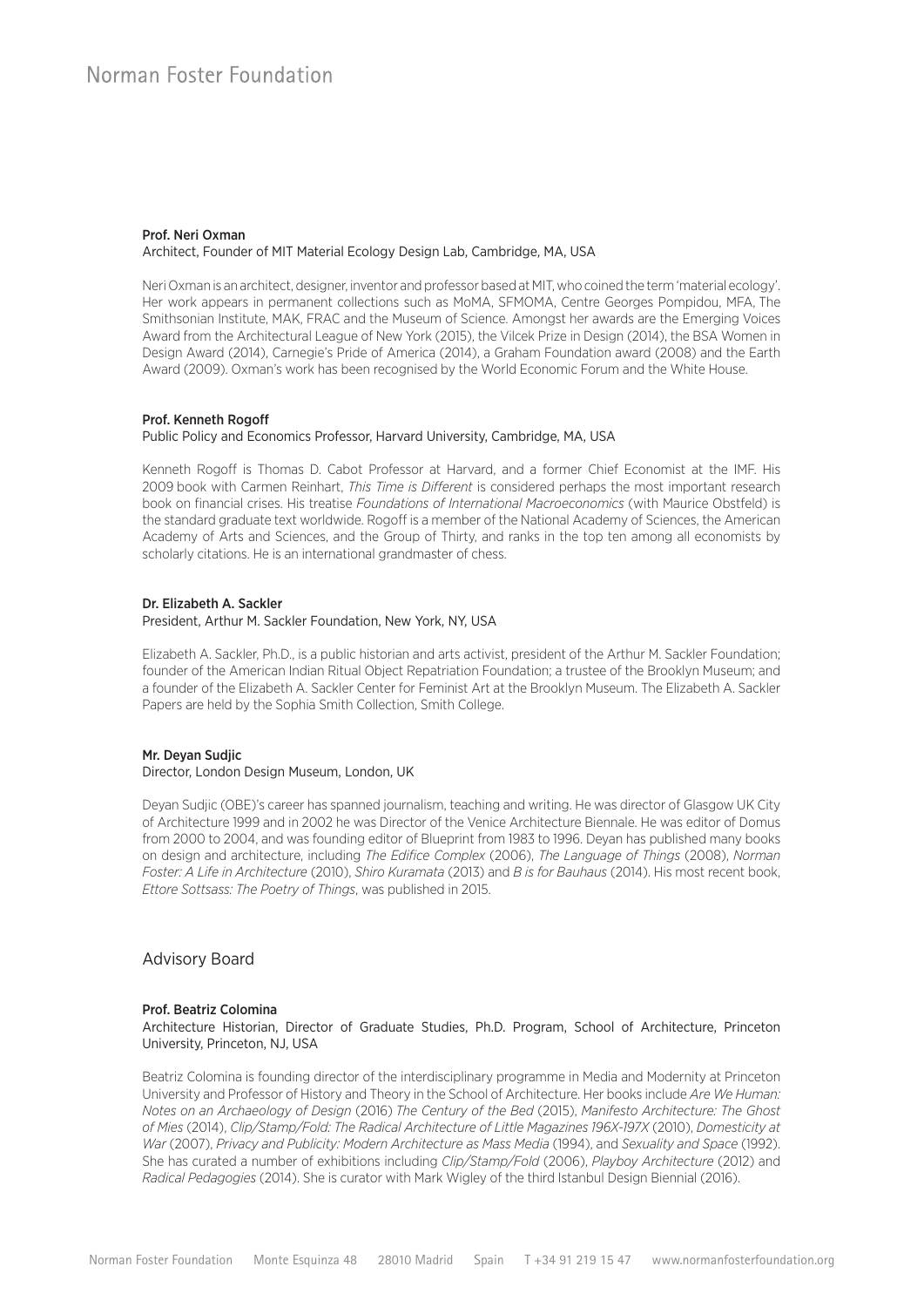#### Prof. Dr. Estrella de Diego

Writer and Researcher, Professor of History of Art at Universidad Complutense de Madrid and Academician at the Royal Academy of Arts of San Fernando, Madrid, Spain

Estrella de Diego is a writer, a Professor in Modern and Contemporary Art History at the Universidad Complutense of Madrid and an Academic at the Royal Academy of Arts of San Fernando in Madrid. She has held the King Juan Carlos I Chair of Spanish Culture and Civilization Chair at the Center King Juan Carlos I at New York University and 13th Luis Ángel Arango Internacional Chair at the Banco de la República (Bogotá). She is a member of the board at the Spanish Academy in Rome. In 2012 she was awarded the Golden Medal (Fine Arts) by the Spanish state.

#### Prof. Niall Ferguson

#### Senior Fellow, Hoover Institution, Stanford, CA, USA

In addition to his appointment at Stanford, Niall Ferguson is a senior fellow of the Center for European Studies, Harvard. He is also the Diller-von Furstenberg Family Foundation Distinguished Scholar at the Nitze School of Advanced International Studies in Washington, DC. He has written fourteen books, including *The Ascent of Money*, *The Great Degeneration*, and *Kissinger, 1923–1968: The Idealist.* His many prizes and awards include the Benjamin Franklin Prize for Public Service (2010), the Hayek Prize for Lifetime Achievement (2012), the Ludwig Erhard Prize for Economic Journalism (2013), and the Philip Merrill Award (2016). He writes regularly for the London Sunday Times and the Boston Globe.

#### Prof. Dr. Paul Goldberger

#### Joseph Urban Chair in Design and Architecture, The New School, New York, NY, USA

Paul Goldberger spent 25 years at the New York Times, where his architecture criticism won the Pulitzer Prize. He has also served as architecture critic for the New Yorker, contributing editor at Vanity Fair, and Dean of the Parsons School of Design. He holds the Joseph Urban Chair in Design and Architecture at Parsons and is the author of numerous books, including *Why Architecture Matters* and *Building With History*, and serves as a consultant on architect selection to numerous institutions.

#### Mr. Jonathan Ledgard

#### Director Rossums Group, formerly Director, Afrotech, École Polytechnique Fédérale de Lausanne (EPFL), founder, Redline, Lausanne, Switzerland

Jonathan Ledgard is a novelist and a leading thinker on opportunity, advanced technology and nature in emerging economies. He was previously a longtime foreign correspondent for the Economist, which he joined after university. He wrote leader stories from over 50 countries and several wars, including a decade as Africa correspondent. At the EPFL he collaborated with global leaders in robotics and artificial intelligence and led the Redline group which seeks to pioneer the world's first Droneports in Africa, with backing from Lord Foster. A Hollywood adaption by Wim Wenders of his novel *Submergence* will be released in 2017.

#### Mrs. Maya Lin

#### Architect and Artist. Founder, Maya Lin Studio, New York, NY, USA

Maya Lin has proposed ways of thinking and imagining that have challenged how we look at and understand the world around us. She is a member of the American Academy of Arts and Letters and the American Academy of Arts and Sciences. *Maya Lin: Topologies*, a monograph spanning the past 30 years of her career, was published in 2015. In 2009 she was awarded the National Medal of Arts, the nation's highest honour for artistic excellence, and in 2016 she was awarded the Presidential Medal of Freedom by President Obama, the highest civilian honour. She joined Pace Gallery in 2008.